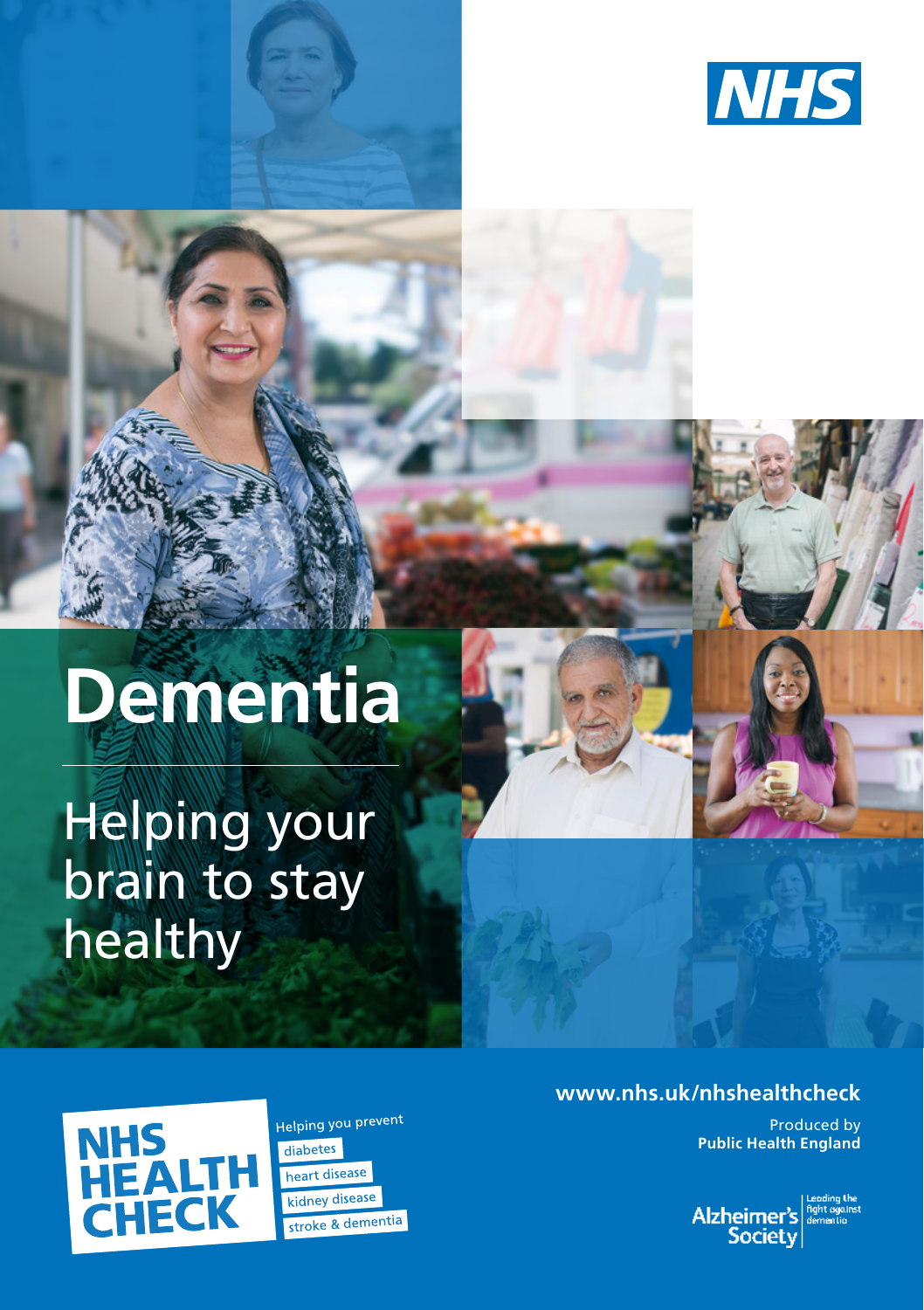## **Why have we written this leaflet?**

The NHS wants to help keep people healthy. This could lower their chances of getting dementia – symptoms caused by serious brain disease.

Many people don't know that what they do every day can help keep a healthy brain. The good news is that it's never too late to act.

## **What is dementia?**

Dementia affects the way the brain normally works. This makes it difficult to do every-day activities. For example, people who have dementia often forget things or get confused.

There are different types of dementia. All of them interfere with daily life. And all of them get worse over time. Alzheimer's disease is one type of dementia.

Dementia affects about 850,000 people in the UK. This is as much as the entire population of Liverpool and Manchester.

Most older people do not get dementia. But those people who are affected are usually over 65. It cannot be cured but you can reduce your chances of getting dementia. Even if someone has dementia, they can take action to lessen the symptoms.

## **Myths about dementia**

**Myth 1: Dementia is inevitable. If you are going to get it there is nothing you can do.**

Fact: Dementia is not inevitable. You can act every day to reduce your chances of getting dementia. Some of the things you can do are described later.

#### **Myth 2: Dementia is inherited from your parents.**

Fact: Dementia is only inherited in a very small number of cases. Most dementia is not inherited.

## **Myth 3: Alzheimer's and dementia are the same thing**

Fact: Alzheimer's disease is the most common cause of dementia. About two out of every three people with dementia have Alzheimer's.

## **Myth 4: You don't need to do physical exercises as long as you do crosswords and Sudoku**

Fact: It is always good to stimulate your mind and your memory. But we know that a healthy lifestyle is the best way to reduce your chance of getting dementia.

## **The symptoms of dementia**

- **• Forgetfulness**. For example, trouble remembering what has happened recently or recognising familiar people and places.
- **• Problems planning and doing tasks**  you used to do easily. For example, dealing with money, following a cooking recipe or writing a letter.
- **• Feeling confused** even in a familiar place.
- **•** Finding it hard to **follow conversations** and losing the thread of what you were saying.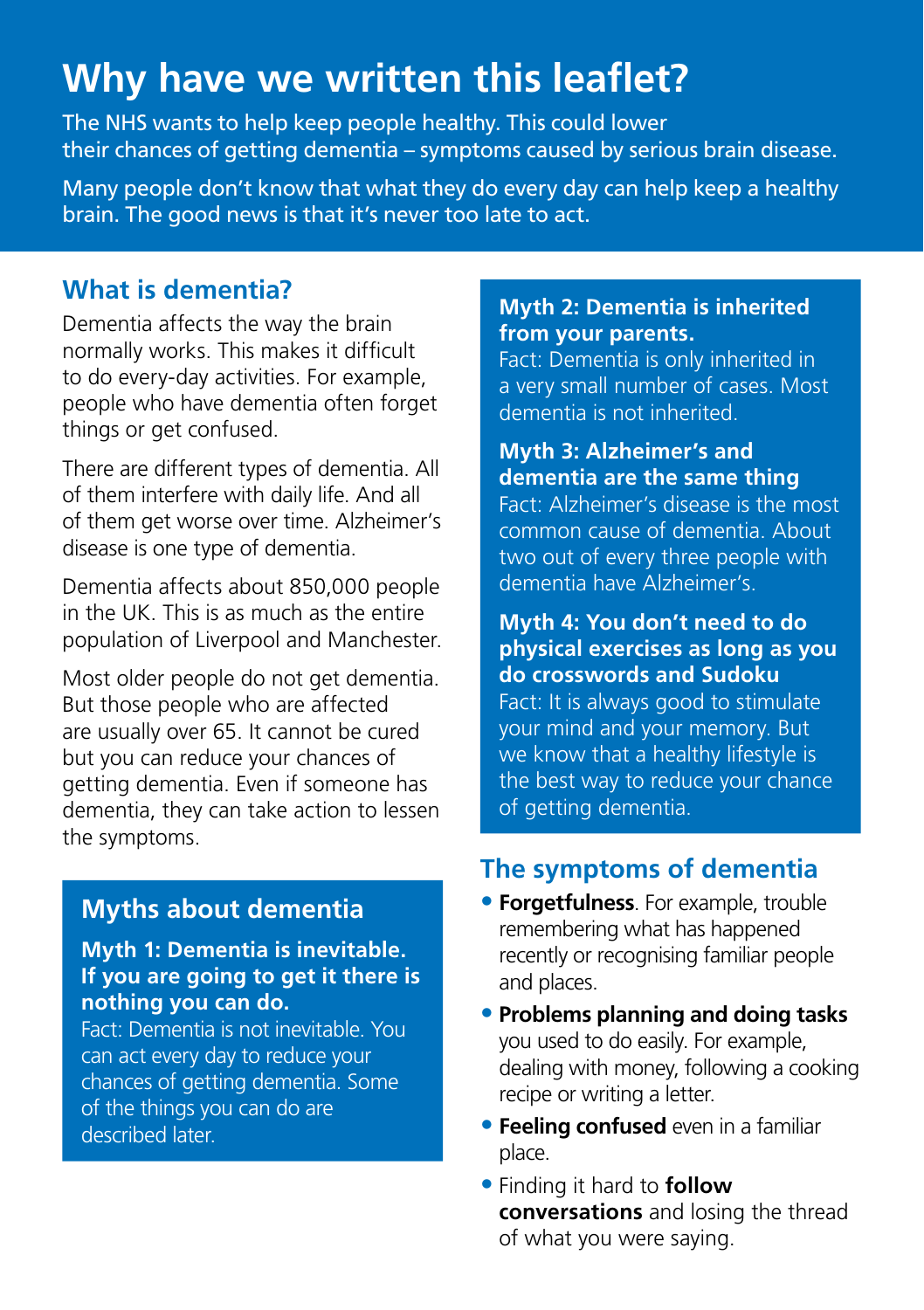**• Trouble controlling your mood or behaviour.** For example, feeling depressed, agitated or irritable.

If you have these symptoms it may not mean that you have dementia. Other things can cause the same symptoms. Whatever the cause, it is best to speak to a professional. Make an appointment with your doctor or contact the Alzheimer's Society for more information (contact details at the end of this leaflet).

## **Reducing your risk of dementia**

Your memory and your ability to think and communicate all depend on your brain. By keeping a healthy brain you can reduce your chance of getting dementia.

The recommendations below will help to keep your brain active and healthy.

## **Be physically active**

Being physically active will help reduce your risk of dementia. It will improve how well you feel. And it will help to keep your heart, bones and muscles healthy. Aim to be active every day for 10 minutes or more. Try not to sit for long periods.

#### **Look for small ways to add more movement to your daily life**

Get off the bus one stop early and walk. Walk short distances rather than take the car. Walk your dog for longer. Take the stairs not the lift. Use your bike to get around.

#### **If you have mobility problems**

Walk short distances and build up to longer ones. Use a suitable bike. Do chair exercises. Go swimming. Do some housework. Work in your garden. Play with your grandchildren.

## **Eat healthily and maintain a healthy weight**

A healthy diet will help reduce some forms of dementia. Unhealthy eating and being overweight can affect the blood supply to your brain. And this can affect your thinking.

Aim to eat less sugar and salt. The fat in sausages and processed meats, butter and cakes can increase the risk of heart disease and other health problems linked to dementia. Try to eat less of these foods, less fried food and less sugary sweets and drinks. And eat more oily fish like salmon and sardines and more fruit and vegetables.

## **Don't drink too much alcohol**

There are no safe levels for drinking alcohol. Drinking alcohol can harm your brain. Drinking at high levels over time can also cause alcohol-related brain damage.

#### If you choose to drink:

- Men and women are advised not to regularly drink more than 14 units of alcohol a week (6 pints of beer or glasses of wine).
- Spread your drinking over three days or more if you drink as much as 14 units a week.

The more you drink above these amounts, the more chance you have of harming your brain.